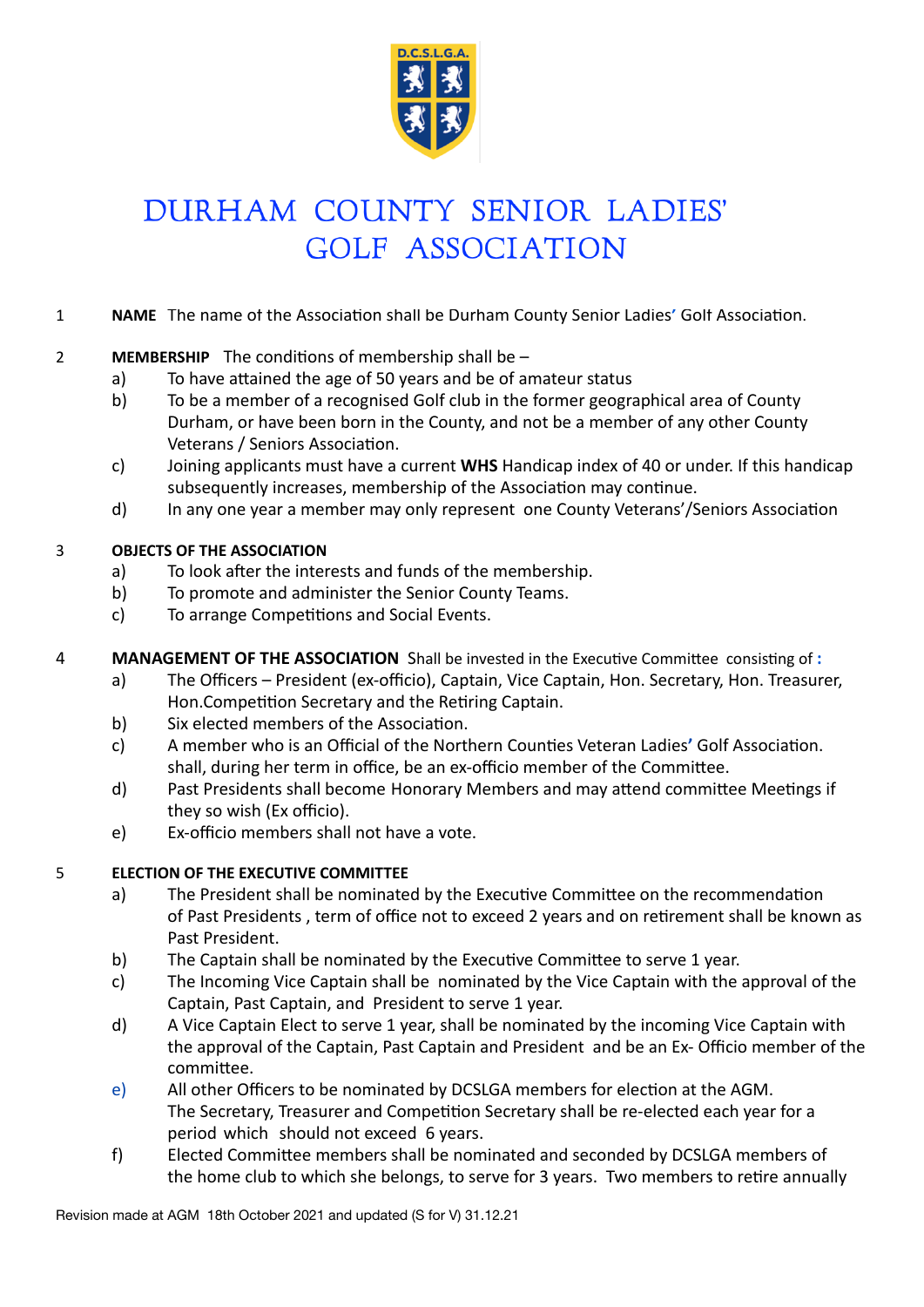by rotation. Retiring members shall not be eligible for re-election for 1 year.

g) The Committee shall have the power to co-opt a member as necessary. Webmaster to be a co-opted member of committee (Ex officio)

# ALL NOMINATIONS TO BE SENT TO THE SECRETARY BY 14th SEPTEMBER

# 6 **COMMITTEE MEETINGS**

- a) The Committee shall meet at least 4 times during the year to further the business of the Association.
- b) The Captain shall chair the meetings and will have a vote. In her absence the Vice Captain shall take the chair.
- c) The Chairman shall have the casting vote.
- d) A quorum shall consist of  $6$  voting members.
- e) The Officers shall have the power to confer by electronic means should a decision be required on an urgent matter

# **7** POWERS OF THE EXECUTIVE COMMITTEE

- a) The Committee shall forward and carry out the objects of the Association except in matters that can only be dealt with by the AGM.
- b) The Committee shall have the power to make, alter and repeal, Byelaws regulating the holding, playing and timing of Competitions and events.
- c) All competitions shall be played according to the Rules of the R & A and England Golf. The Committee's decision is final.
- d) The Committee shall delegate such duties as they think fit, but not to include matters of substance, to sub-committees-groups, e.g. Finance, Competitions and Team selection.
	- i) Finance and general purposes: President, Captain, Vice Captain, Hon. Secretary and Hon. Treasurer.
	- ii) Competitions: Competition Secretary, then as above
	- iii) Team Selection: Captain, Vice Captain, Retiring Captain (1 year) and 2 other Association members nominated by the Captain.

A QUORUM FOR SUB-COMMITTEES SHALL BE 3

e) To make nominations for Life membership for exceptional service to the Association (not to exceed 5 in number at any time) to be elected at the AGM.

# 8 **ANNUAL GENERAL MEETING**

- a) A meeting of the Association shall be held in October of every year on a date fixed by the Committee.
- b) A notice convening the meeting shall be sent to every club by 31<sup>st</sup> July.
- c) Proposals with seconders must be sent to the Hon. Secretary by 14<sup>th</sup> September
- d) Notice of all proposals to be sent to every club not less than 4 weeks before the AGM.
- e) Quorum shall consist of 20 members.
- f) The President shall take the Chair, in her absence the Captain and in her absence the Vice-Captain. In her absence the meeting shall appoint a Chair.
- g) The Chairman shall have the casting vote.
- h) All voting to take place at the AGM by members present, decisions shall be a simple majority and become effective immediately.

# **9 BUSINESS OF THE AGM**

a) To present the reports of Officers.

Revision made at AGM 18th October 2021 and updated (S for V) 31.12.21